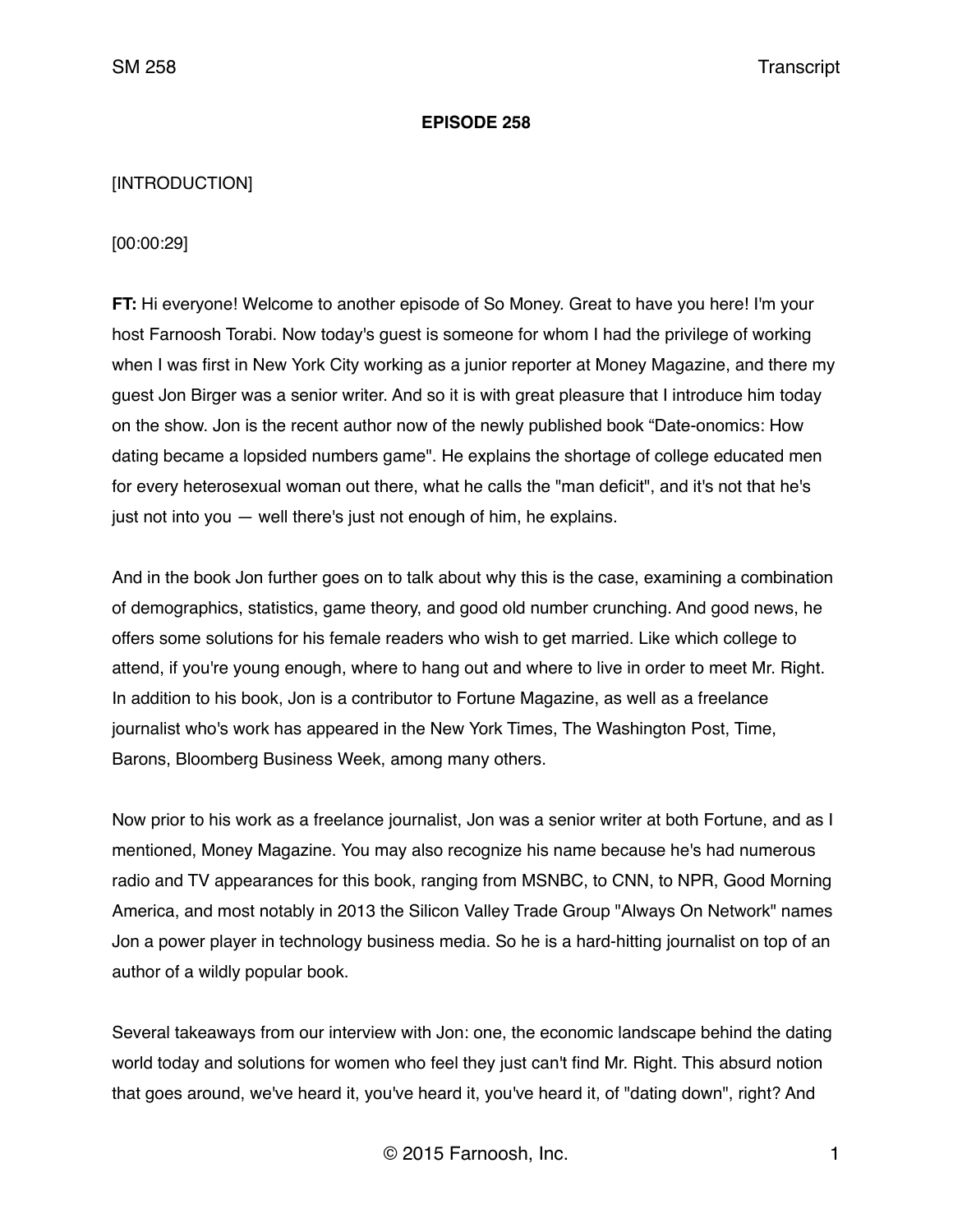why it's insulting to use that phrase. And the power of the ultimatum; why women who wish to be married should really try this at home, Jon says.

And so without further ado, here is Jon Birger.

[00:02:59]

# [INTERVIEW]

**FT:** Jon Birger. Welcome to So Money! Such a pleasure to connect with you after all these years.

[00:03:06]

**JB:** I know! It's been forever.

#### [00:03:07]

**FT:** And you've gone on to write this amazing book called "Date-onomics". I've been seeing headlines for this everywhere, which I'm really excited to see it getting such great attention. "Date-onomics: How dating became a lopsided numbers game". Now Jon, you're not someone who typically writes about dating. As I remember, you were somebody who wrote a lot about business and finance and you've interviewed corporate CEO's. What interested you in Dateonomics? Was it the economics behind dating? Or was it dating that was most interesting to you?

[00:03:39]

**JB:** Well as you referenced, I normally wrote about much more boring stuff like the stock market or oil and gas, or things like that. Actually my interest in this topic grew out of the time I spent working with you. Both working with you at Money and then later at Fortune Magazine. As you may recall, the staff at Fortune and later, for me at least, at Money were disproportionately female. And my recollection was all the guys were kind of dorks like me and we were married, or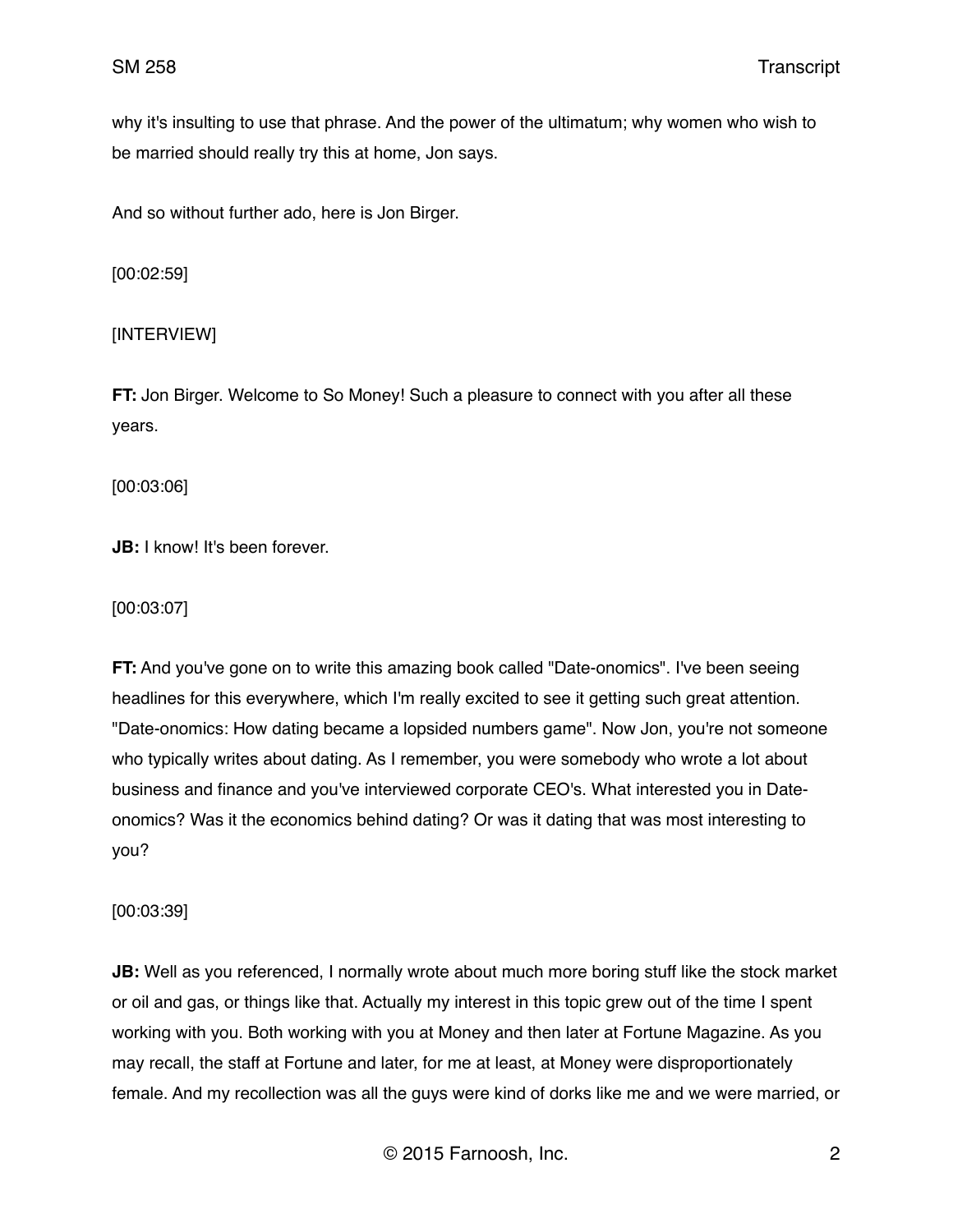about to get married. And all the women seemed to have a lot more going for them from a dating perspective, yet they all seemed to be single and unhappily single. And I guess it was a curiosity for me at the time.

And then my wife and I, when we were younger we used to try to play match-maker with some of our single friends, but I think after we hit 30 we just didn't know anymore single men anymore but we knew all these incredible single women. I think, I'd always wonder what was going.

# [00:04:51]

**FT:** And so it's not that he's just not that into you, it's that there's not enough of him. Talk about this lopsidedness in he market and how that's impacting the dating scene, particularly for women.

# [00:05:02]

**JB:** So it basically goes back to college education. So the last year in the United States, more men than women graduated from college was 1982. And basically every year since, women have been out-pacing men in terms of college graduation by a bigger and bigger margin. So last year, about 35% more women than men graduated from college, which is essentially four women for every three men. And what's happened is over the past 10 plus years is this lopsidedness in college graduation has spilled over into the post-college dating market. So nationally you now have about five and half million college grad women aged 22 to 29 versus about four million college grad men aged 22 to 29.

And obviously none of this would matter if we were all a bit more open minded about who we were seeking to date and marry, but over the past 50 years Americans had become less and less likely to date and marry across educational lines. In other words, college grads tend to marry other college grads.

[00:06:19]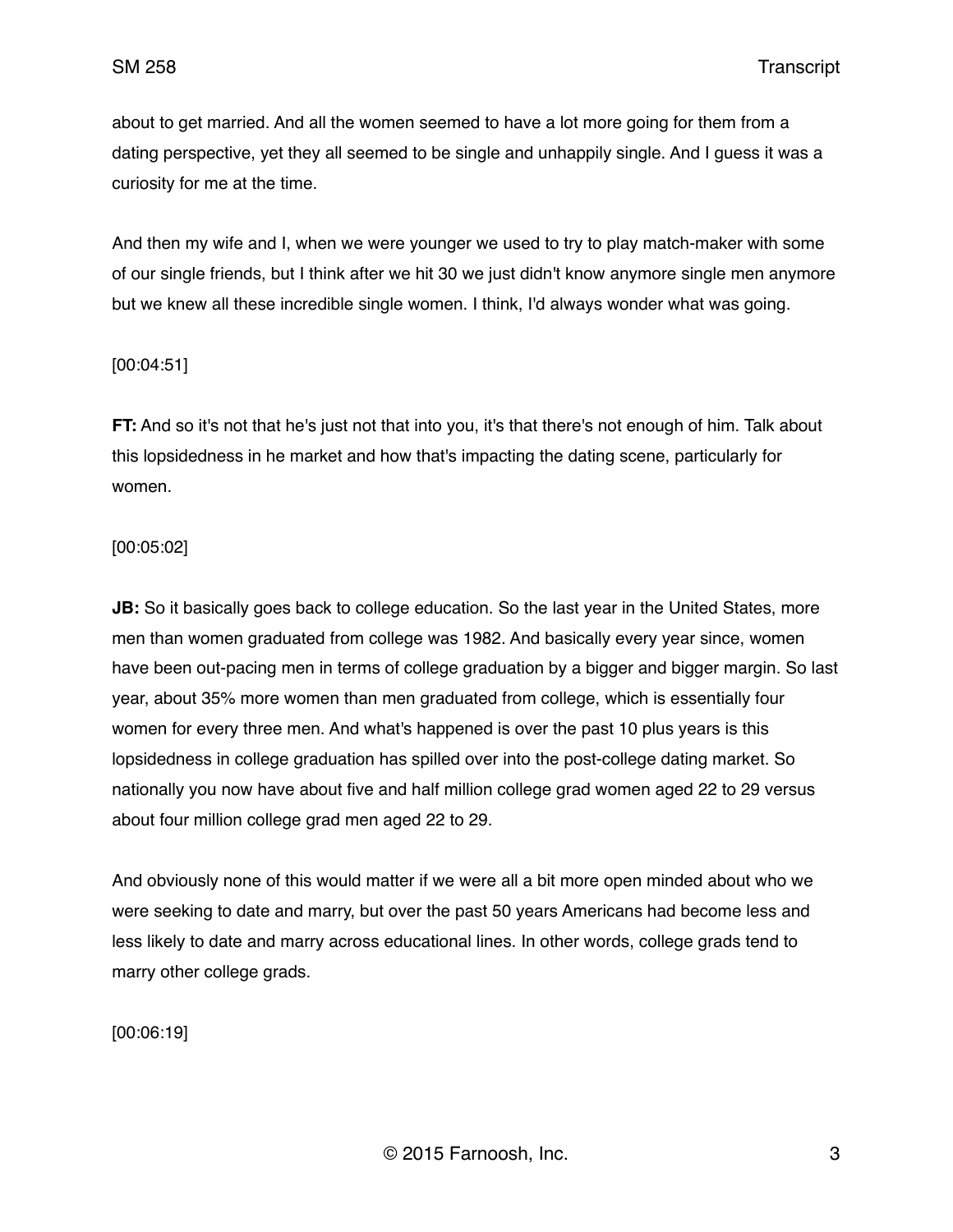**FT:** Right, or I get letters from women who say, "I have a masters or PhD and I wanna find my equal, meaning my academic equal." And so this book not only talks about the landscape and the numbers, which are very compelling but also which I love, you talk about solutions. So for women who are interested in monogamy and relationship and marriage, and let's be hones, some women are not.

[00:06:43]

**JB:** Absolutely. Yep.

[00:06:44]

**FT:** But for those who are, you have some solutions, including maybe it's about changing your geography? Maybe it's about, if you're young enough, changing where you go to college? And then would talk about that you should embrace the power of the marriage ultimatum. What does that mean?

[00:07:01]

**JB:** Well you know, there's a familiar saying in business and politics, I'm sure you've heard it before, that you should never make a decision before you have to. And I think that's advice even my dad gave me way back when. But for men who are dating, if men sort of think that way, what's the incentive for a man to settle down and get married if they can keep their girlfriend as an option while continuing to survey the field. In some ways that's a rational choice for them, given the state of the dating market.

So the value of an ultimatum is it creates artificial scarcity in otherwise abundant marketplace, it makes you fear losing what you currently have. And I think it doesn't just working in dating obviously. It works in business, it works in politics, it works in diplomacy. And there's no reason if it works in every other aspect of life that it couldn't or shouldn't work in the area of romance and dating as well.

[00:08:10]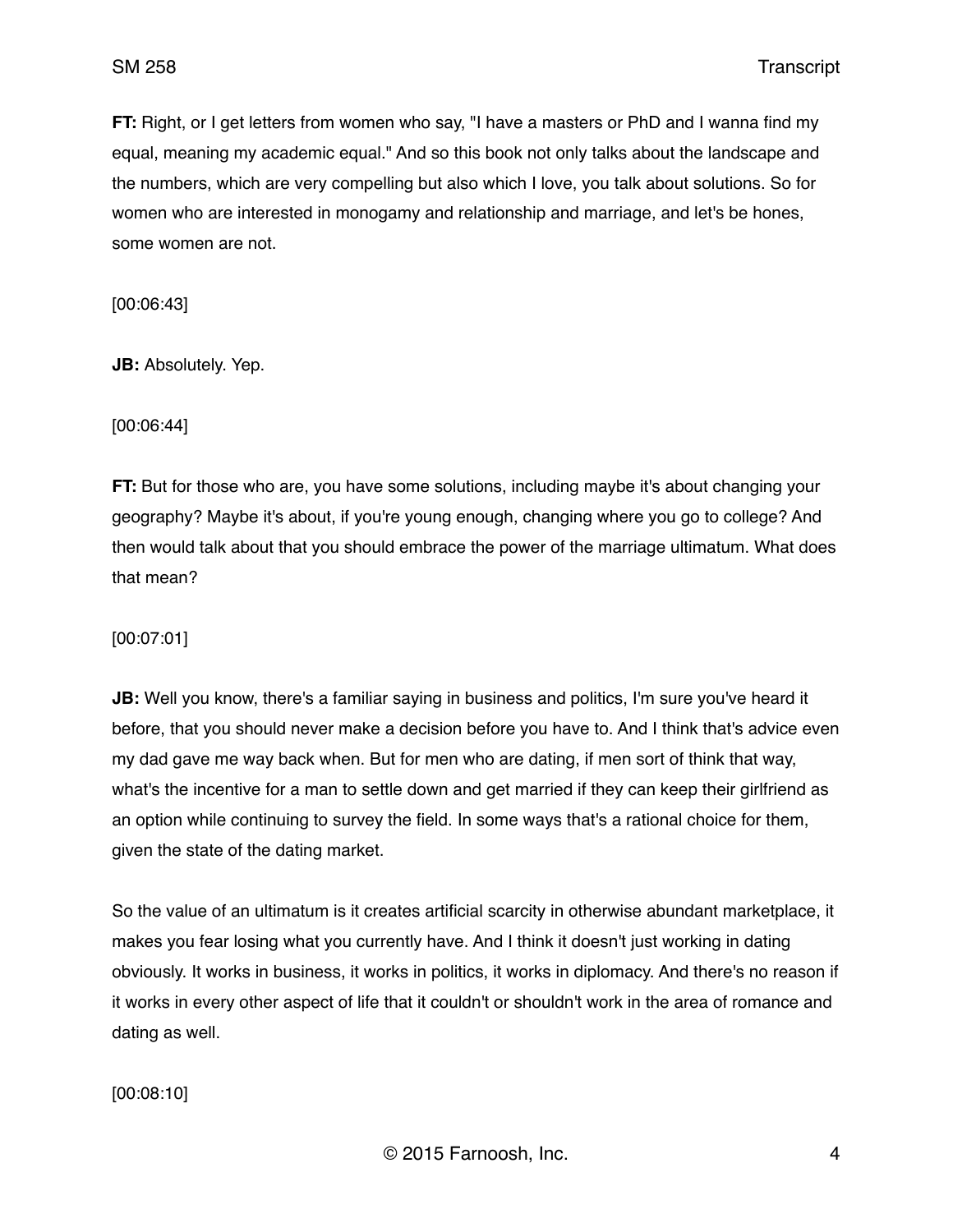**FT:** I wanna go back to what you said earlier about being more open-minded about who we date. And for women who are very accomplished who go on to achieve not just a bachelor's but perhaps a master's and then they become entrepreneurs. This idea that telling them you should date someone who never went to college, they see that as "dating down". How do you get over that stigma? What do you see to a woman who has that mindset?

# [00:08:37]

**JB:** Look, I'm not telling anybody who to date. I'm just saying be open to the possibility, which I think is different. And I will say, for there's a little bit of a — this isn't just conceptual for me because my wife and I have good friends, she's an Ivy league educated teacher, he's a working class guy, they've been married 20 years, they're great parents, they're a great couple. And the whole notion that this woman "married down", I just find offensive because this is a great guy and they're a great partnership.

So I just want to preface this because for me this is not just conceptual. But again, I'm not telling women or men for that matter, who to marry or who to date. I just think for me being closedminded about dating doesn't really cost them in a dating market sense just because the supply of college grad women is so fast. For women, being unwilling to even consider dating working class guys doesn't just make it statistically more challenging for them, it gives way to much leverage in the dating market to the college grad men.

## [00:09:54]

**FT:** Right. And I also echo what you say about that being insulting to say you're dating down. And in my book, "When She Makes More" I talk about this precisely, that for women too, if you're gonna go on to run your own business and perhaps be a high level executive or just make significantly more than your partner, as many women are these days, sometimes you need balance in your relationship. If you marry a type A who's just as "ambitious" in that area as you, it's gonna be hard when it comes time to negotiating your time together, managing your family. And so, I can speak to this personally, in my family I make more than my husband, I'm more educated than him, but it works beautifully. Because he has strengths that I don't that I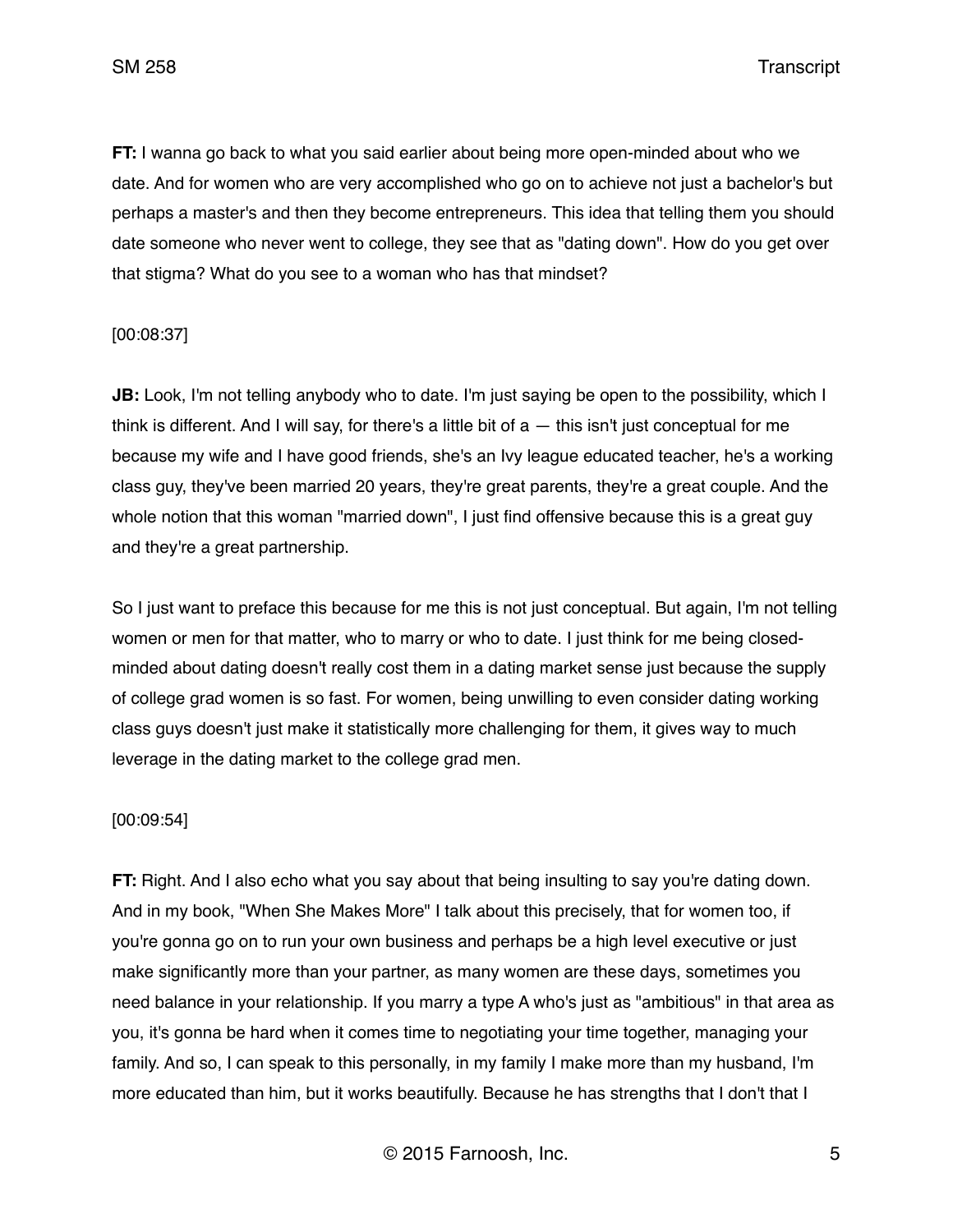actually need more than anything else in my relationship. Such as emotional intelligence, and he has a lot of flexibility in his time at work to be able to help us support raising our kids. So I think this is the new normal and your book really does a great job of laying out the territory for us.

[00:11:01]

**JB:** Thank you.

[00:11:03]

**FT:** Alright Jon, let's shift now over to the So Money questions and so I wanna learn more about you, the man behind this book and being that you've covered the financial landscape for so long. Curious to hear more about your financial perspectives and philosophies, starting with the first question, which is what is your financial philosophy if you had one? A money mantra?

[00:11:24]

**JB:** Well I'm probably more conservative and more plain vanilla than I should be or could be, and actually in some ways this is echoing what you just said, this is because of my wife. My wife is a partner at a law firm, she has a million conflicts of interest business because of corporate clients. So I can't invest in a lot of individual stocks without her having to go through a whole complicated disclosure process. So I tend to invest mainly in mutual funds and things like that, not because I'm disinterested in individual stocks, but just because that's the way it is.

[00:12:10]

**FT:** You'd get in trouble otherwise.

[00:12:11]

**JB:** Right. I'm trying not to get in trouble either with my wife or her firm.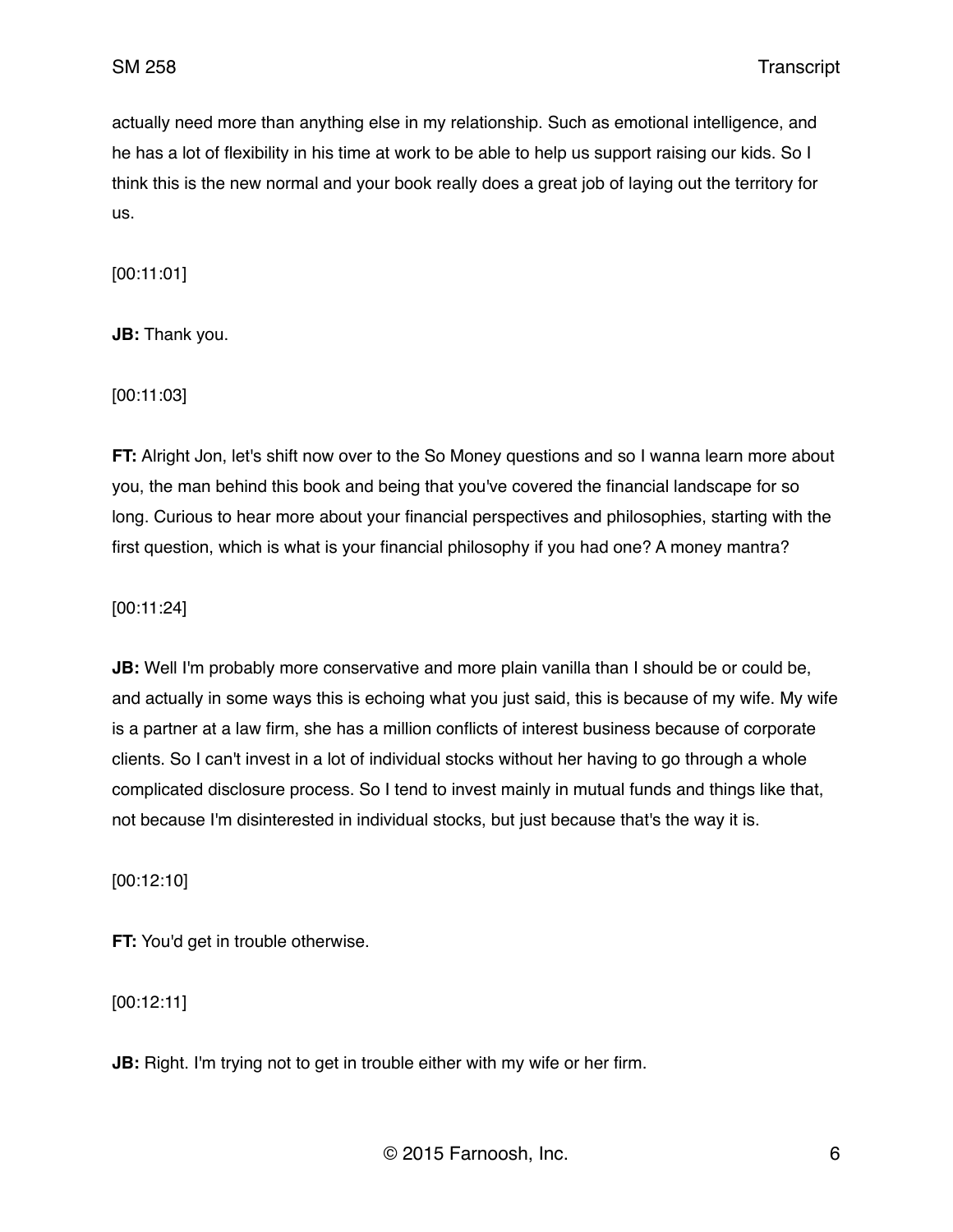[00:12:16]

**FT:** But you know, I often hear on this show that boring is best because you can't actually beat the market as some people think, foolishly. And if you do, it's luck, it's dumb luck. So maybe that's a good thing?

[00:12:28]

**JB:** You know I do think I remember when my wife was a federal prosecutor many years ago, the U.S government had a very, very plain vanilla retirement plan with like three or four mutual fund options. There was a money market fund, and a bond fund, an S&P 500 fund and I think a [inaudible] fund. And with those four choices, my wife's retirement fund consistently beat my retirement fund in terms of total return. And as you may recall, the Time Inc. plan had about a hundred different funds that you could choose from. But her plain vanilla plan always seemed to beat mine.

## [00:13:13]

**FT:** Yeah, sometimes less choice is better. Take us back to childhood Jon, I don't even know that much about you as far as where you grew up and maybe share an anecdote of your first financial memory? Sometimes guests talk abut the lemonade stand they opened or it's the allowance that they had or when they wrecked their car when they were a teenager and you had to pay for it. So what would you say if your earliest memory of money that ended up teaching you a lot about money, even now as an adult?

[00:13:42]

**JB:** Well I grew up in the Boston area, suburban Boston. My mom was a homemaker, my dad was a chemical engineer who was in the plastics business so there are all sorts of Dustin Hoffman jokes in my home, and plaques. My dad was always very, and still is, both interested in investing and very involved. So he had a broker who he would check in with every day. And he was, the broker, I may have only met him once or twice, but he was always on the phone with him. Early in the morning, or in the evening, or after my dad retired during the day time. And I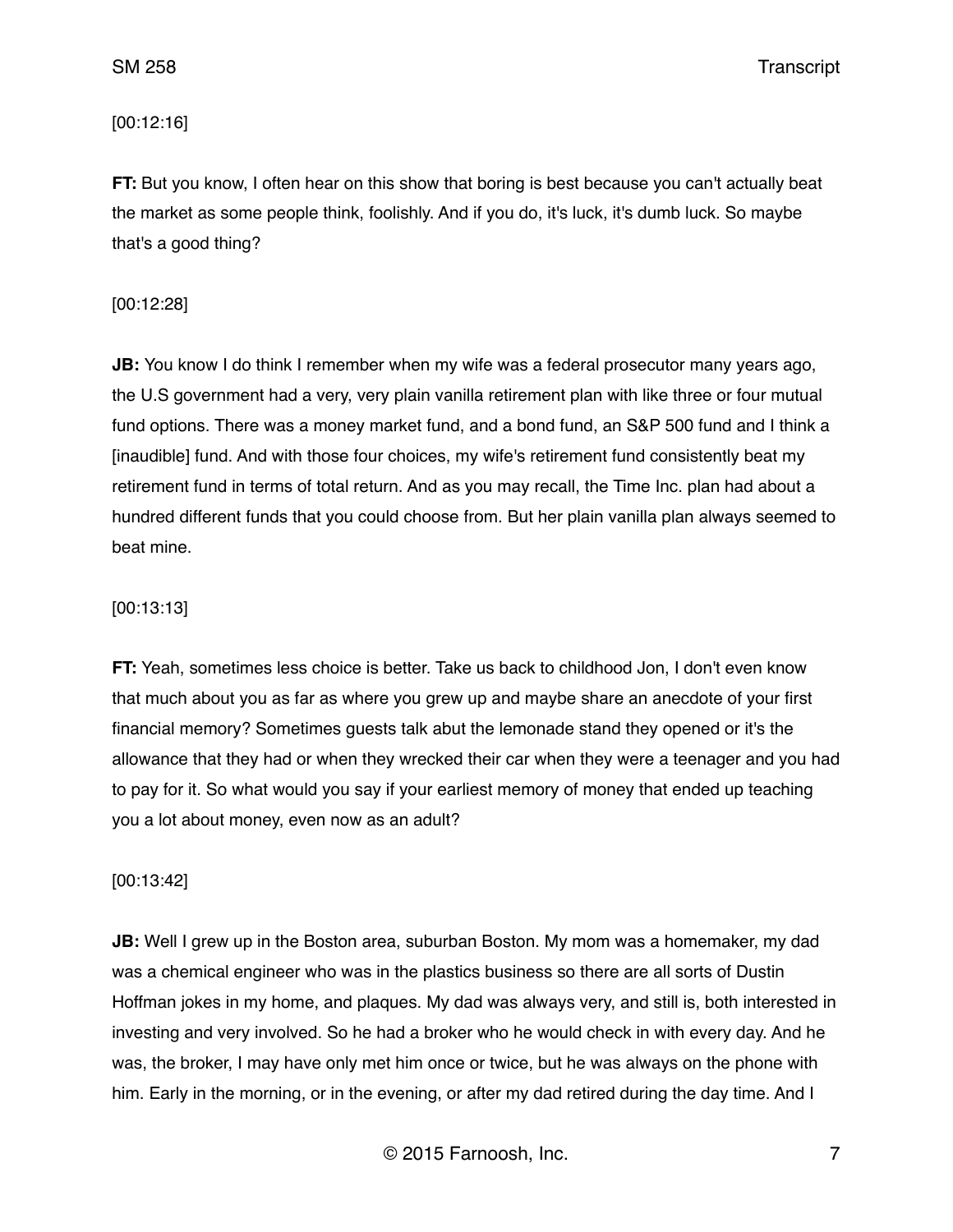guess my memory from this is that my dad, even though he had a financial person who he trusted, he was never hands-off. He never let somebody else make the big decisions. I think that is something that rubbed off on me.

[00:14:55]

**FT:** Do you have a planner now as you and your wife manage your finances? I think you have twins too, right? So they're...

[00:15:00]

**JB:** We have twins and a younger 10 year old as well. I don't have a planner, I've always  $-1$ have a friend from college who I always think one of these days I'm gonna let Felicia manage our money, but it just — I think because of inertia I haven't gotten there yet, not because I'm committed to doing it myself.

[00:15:26]

**FT:** Well you're busy promoting a book, you've got lots going on.

[00:15:30]

**JB:** I think it has more to do with the kids than the book.

[00:15:34]

**FT:** [Laughs] Well, share a failure now with us Jon. Oo failure! So we talk about failure a lot on this show, not just because I like to make things dark and gloomy, but because we hopefully will have a lesson to share in that story. And so what was the craziest thing you ever bought? The dumbest move you ever made? A failure of sorts that you think is worth sharing to teach others, "don't do this at home!"

[00:15:59]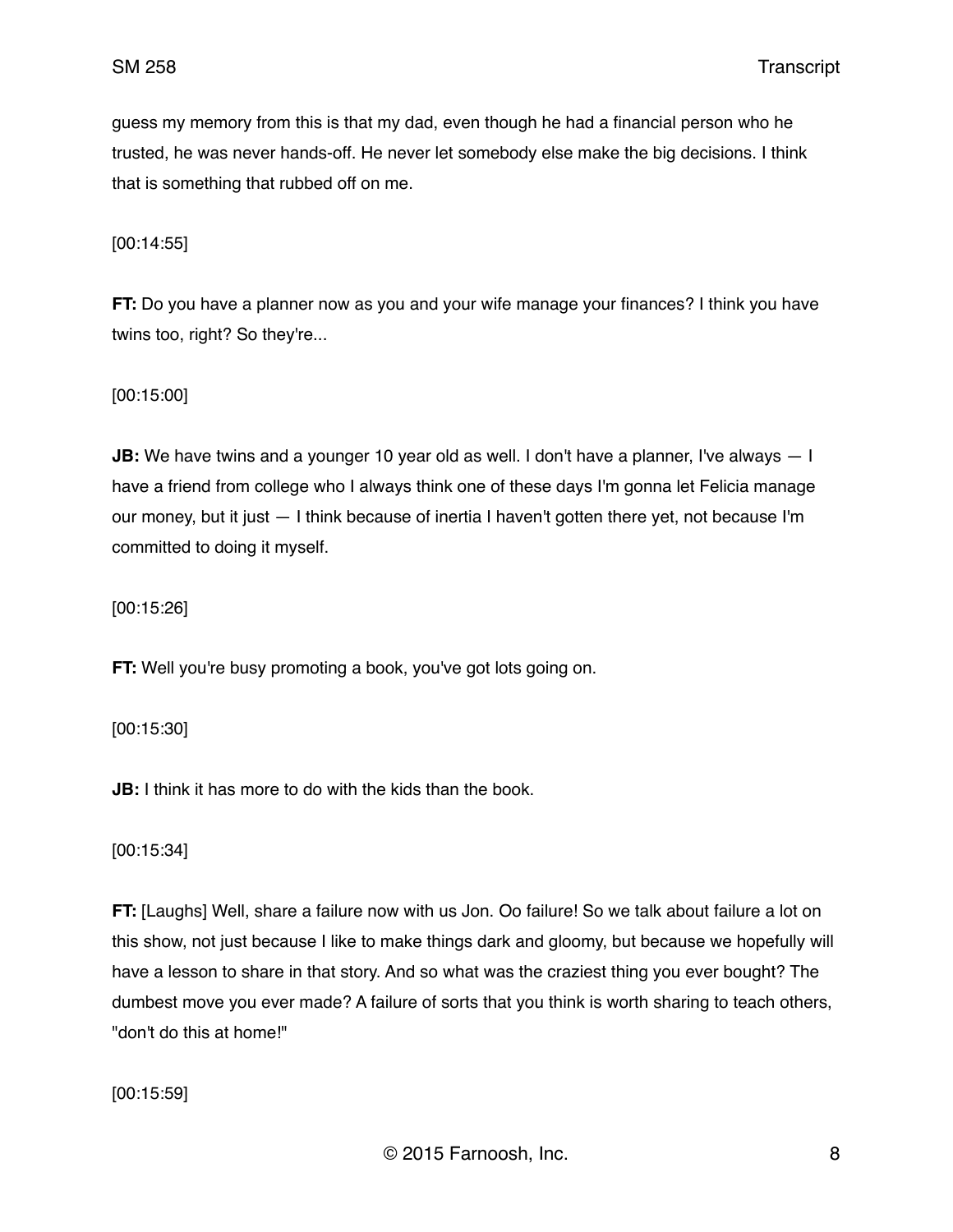**JB:** Well I don't know if this is a failure, but I did buy a house in 2007 [Both laugh]. A big suburban house in 2007, so the timing of that was not great. And honestly I covered real estate at the time and I was very skeptical of the whole notion of a real estate bubble, which even if that hadn't been my point of view, we needed a bigger house so we probably would've gone ahead and done that. But we certainly ended up buying a bigger house at the absolute worst time in the real estate market.

[00:16:38]

**FT:** And you still live in this home? So perhaps the market has recovered enough you have equity now?

[00:16:44]

**JB:** [Both laugh] Yeah we still live in the home. Let's just say I was keenly aware of the decline of our house's value in the few years that followed.

[00:16:54]

**FT:** Oh man. Well fortunately you weren't too in over you head. You could still make the payment and you lived to tell the story.

[00:17:03]

**JB:** Yeah I mean the good news is I was able to, on a couple of occasions, refinance our mortgage. So I kept being able to get better terms on our mortgage even though the value of the house kept declining. So that took some of the sting off it, I'd say.

[00:17:21]

**FT:** So I think this, today — no tomorrow? The Fed is meeting. We're recording this — listeners, everyone — we're actually recording in early September and I believe the Fed's meeting and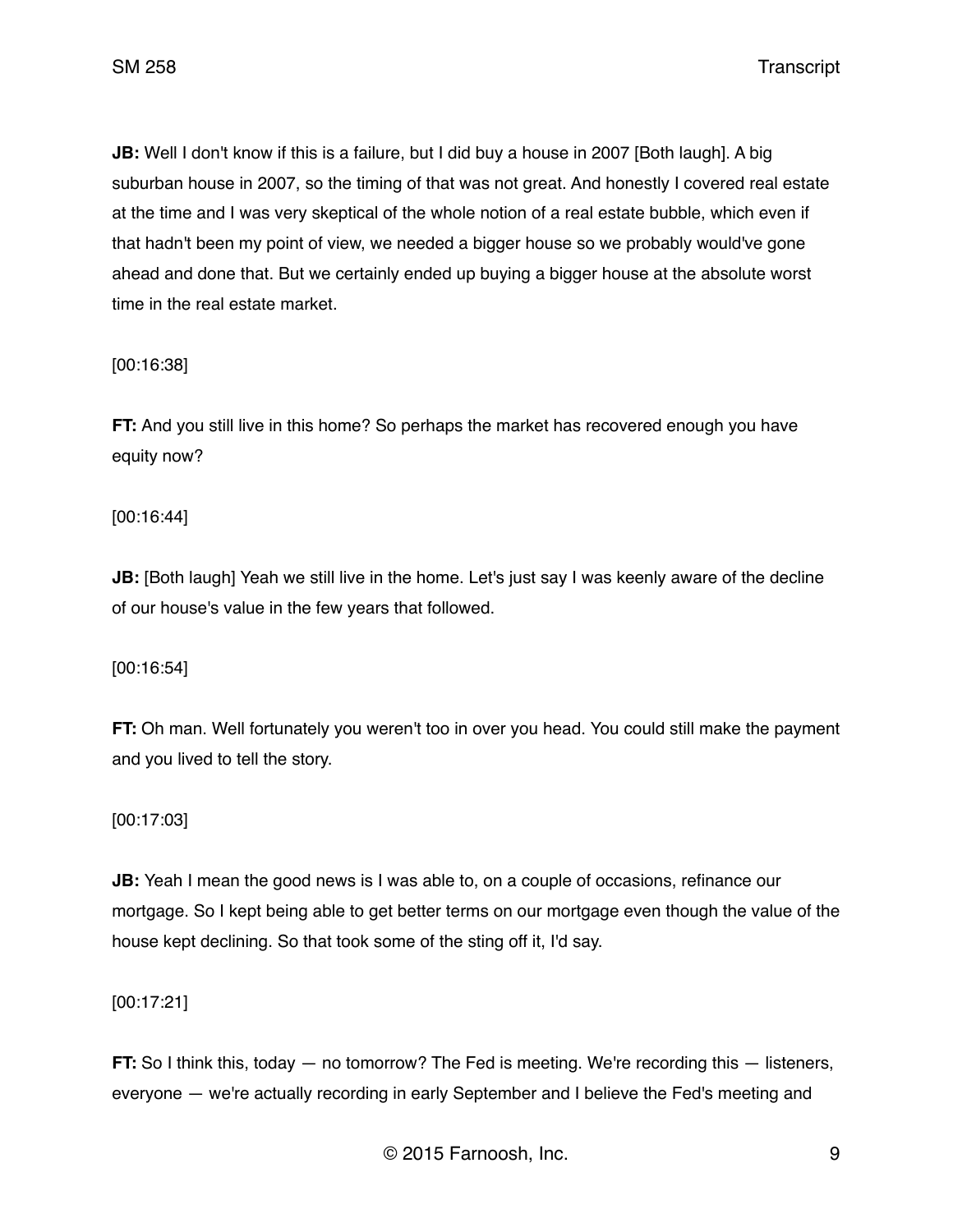they're gonna be raising rates, that's the word on the street. So if anybody is eager to refinance or buy a home, not to say rush to do it now, but keep an eye on the market. I certainly am cause I have to refinance soon and I'm not looking forward to it.

So Money... Yeah go ahead.

[00:17:50]

**JB:** I've been following dating so much over the past years.

[00:17:55]

**FT:** You haven't been following the...

[00:17:56]

**JB:** Yeah the Fed is a little bit off my radar at the moment.

[00:17:58]

**FT:** That's probably a good thing. [Both laugh] So Money moment, Jon, a time in your life when you had a financial win. Like okay so you bought the house in 2007, that at the time felt like a failure. What would you say was your greatest accomplishment financially speaking?

[00:18:15]

**JB:** I mean I'd say back when I was buying individual stocks I remember buying both Cisco and Microsystems at the right time. That probably had to do with dumb luck than sheer brilliance on my part. But back when I was buying individual stocks, even if the dollar amounts weren't huge, there is something really satisfying about picking the right stock, even if we're not talking about huge amounts of money. I do think that he can get the taste of picking the right stock or picking the right mutual fund, it can kind of motivate you to learn more. I feel like that was the case for me. I don't know if it's been that way for you as well?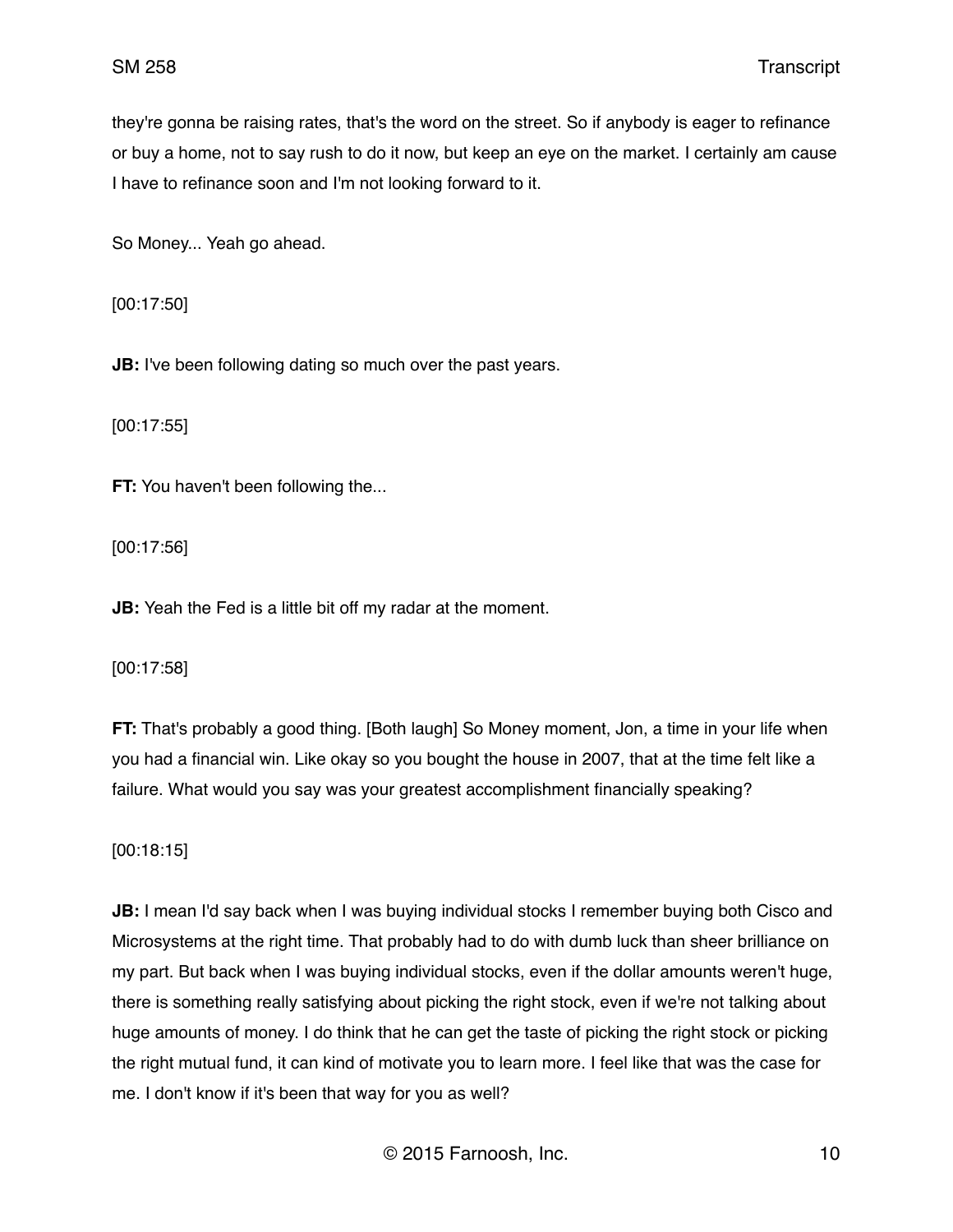## [00:19:06]

**FT:** Well like not, sort of like you, I've never really had a portfolio that was big on individual stocks. In a few cases. I did definitely buy some financial stocks in 2009 [Laughs] which did well for me. That was kind of the only time that I dabbled in individual stocks. And largely I didn't because I was working at TheStreet.com and we had a bunch of I guess legalities that prevented us from doing that, especially since I was very, at that time, immersed in covering the stock market and talking to Jim Kramer every day. So I just kind of stuck with the mutual funds.

I know what you mean; you pick a stock and it does well, but it's kind of akin to like being in Vegas and doing really well at the Black Jack table and feeling like, "I'm gonna go for the next round," but as much as you think you have strategy, a lot of it is just also luck.

## [00:20:00]

**JB:** Yeah but maybe I'm kind of, in some ways I'm always motivated by fear so if you buy stock that does well, the trick is to figure out when to sell and usually I sell too early. I think for me, having a stock with big gains built in motivated me to research it even more. So I had a sense to when it was time to pull the plug.

## [00:20:25]

**FT:** Yeah. As Jim Kramer used to tell me, pigs get slaughtered. So when you start making money you gotta start taking some off the table.

What's your So Money ritual, Jon? A financial habit? A behavior that you do regularly that you think really does help you maintain a clear picture of your finances? Helps you just keep your ducks in a row.

[00:20:47]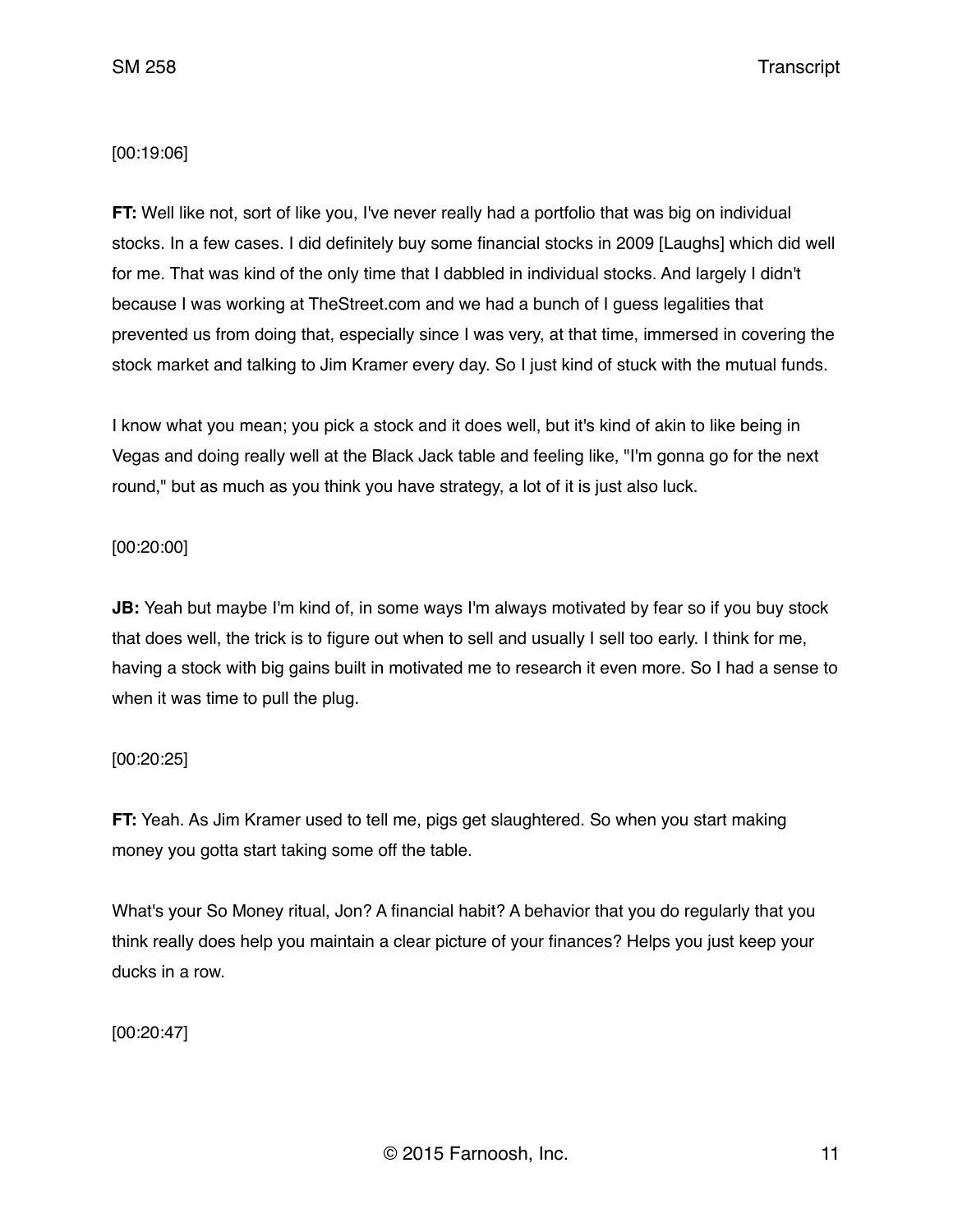**JB:** Well when it comes — once upon a time with stocks and today with mutual funds, I'm kind of wonkish and I like reading the annual statements.

[00:21:00]

**FT:** Really?

[00:21:01]

**JB:** Yeah I do because every once in a while with a mutual fund — normally if you go on Yahoo! Finance or one of these other sites, you only see the top 25 or top 10 holdings. I'm always curios what the smaller new holdings are because obviously those are kind of the newer ideas or it seems like frequently they're newer ideas. So I'm curious about the smaller holdings, and every once in a while you won't just have an obscure smaller holding, but you'll find some guy who is actually shorting stocks kind of at the low end of their portfolio. To me those kinds of odd ball investment moves intrigue me.

[00:21:56]

**FT:** Well just a side bar here for a moment Jon, as a journalist, what peaks your curiosity? What makes you go, "Hmm, I wanna explore this," and can you give an example of when that curiosity led to a big story that was even bigger than you thought?

[00:22:11]

**JB:** Can I talk about the book in this first concept?

**FT:** Yes, absolutely.

[00:22:16]

**JB:** I mean so with Date-onomics there was this big question. I'm interested in big questions that seem like everybody should be thinking about or should know the answer to, but nobody —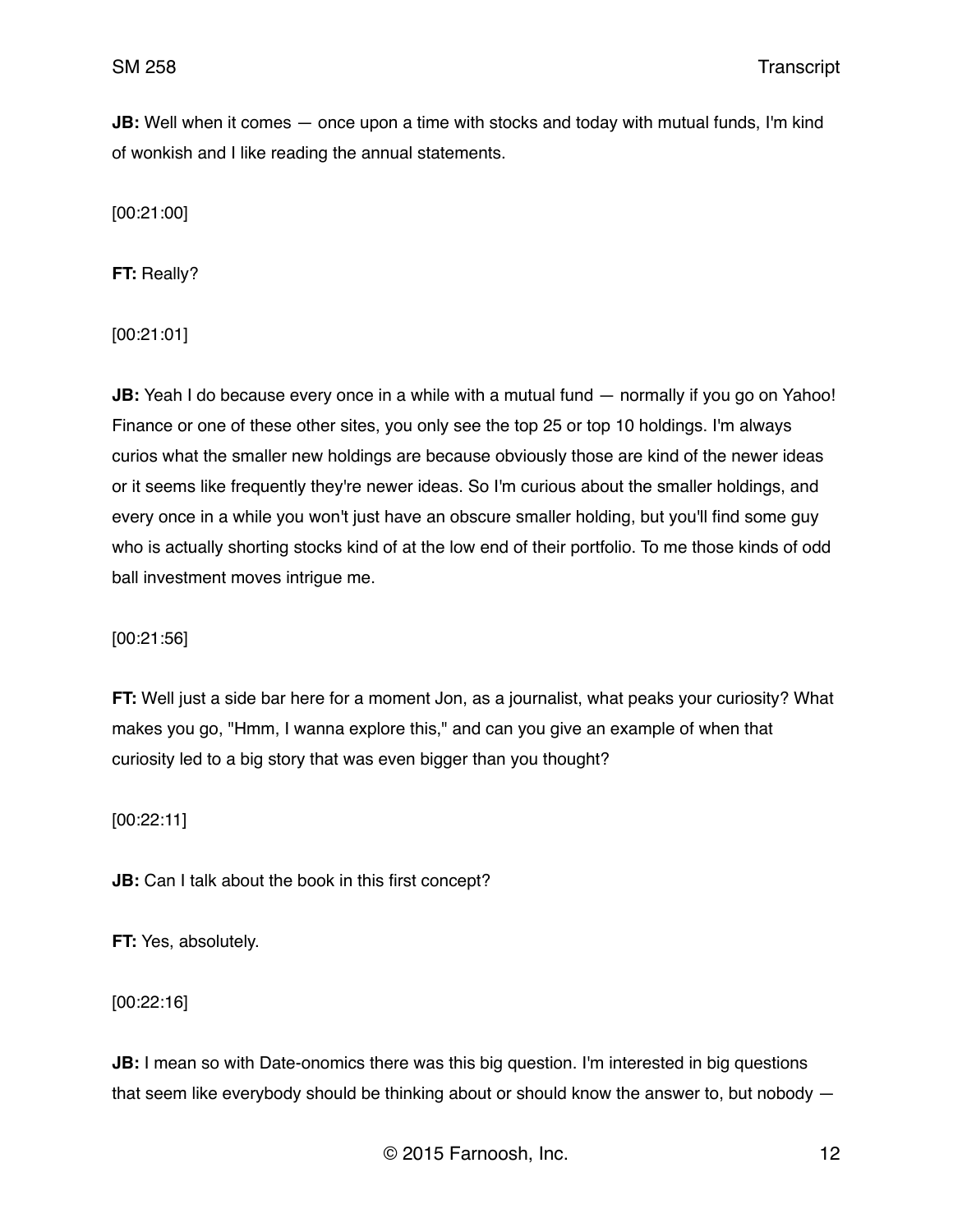either people don't understand or don't answer correctly. So when it came to dating I just knew all these women who just assumed it was their fault or figured maybe the problem is New York City itself, as opposed to something more demographic in nature. So in terms of this book, I new so many women who believed they were going about it wrong, they were buying all these dating books that basically told him them, "Well if you follow these 20 simple rules, not so simple rules, you'll meet Mr. Right." But it didn't — the advice books, and the strategies, the moms that talk with some of these women bout how to meet your guy. It never seems to work, and I was just curious whether this wasn't a strategic problem, whether there was something more scientific, more demographic going on.

[00:23:28]

**FT:** And there certainly was. Do you consider yourself now a dating expert?

### [00:23:31]

**JB:** Well I'm certainly not a love doctor or I'm certainly not a dating coach. But occasionally in this context, people will ask me like very micro-ish questions about, "Well I've been dating this guy for two years, how do I get him to love me or commit? Or treat me better?" I can't really answer that question. I mean I do have more macro thoughts, and we referenced this a bit earlier about if things aren't going well, some strategies you can employ. I mean moving geography, moving from the East Coast to the West Coast, that doesn't really work if you're 45 years old and you have a life in New York or Boston. But if you're about to graduate from college of it you're just starting out and you have more flexibility, certainly for women in cities like San Jose, California or Seattle, or Denver, the numbers are more favourable in places like that.

#### [00:24:31]

**FT:** It's true. I've lived in New York for now over 10 years and I meet more couples, happy couples, that met outside the city, or one was living here and the other was — they maybe had a long distance relationship for a while. So it is tough to meet, I think, your soul mate in New York City. Not to mention, because forget the lopsidedness of the genders, but it's really also I think people are so focused on work, work here — generally speaking — that they don't really allow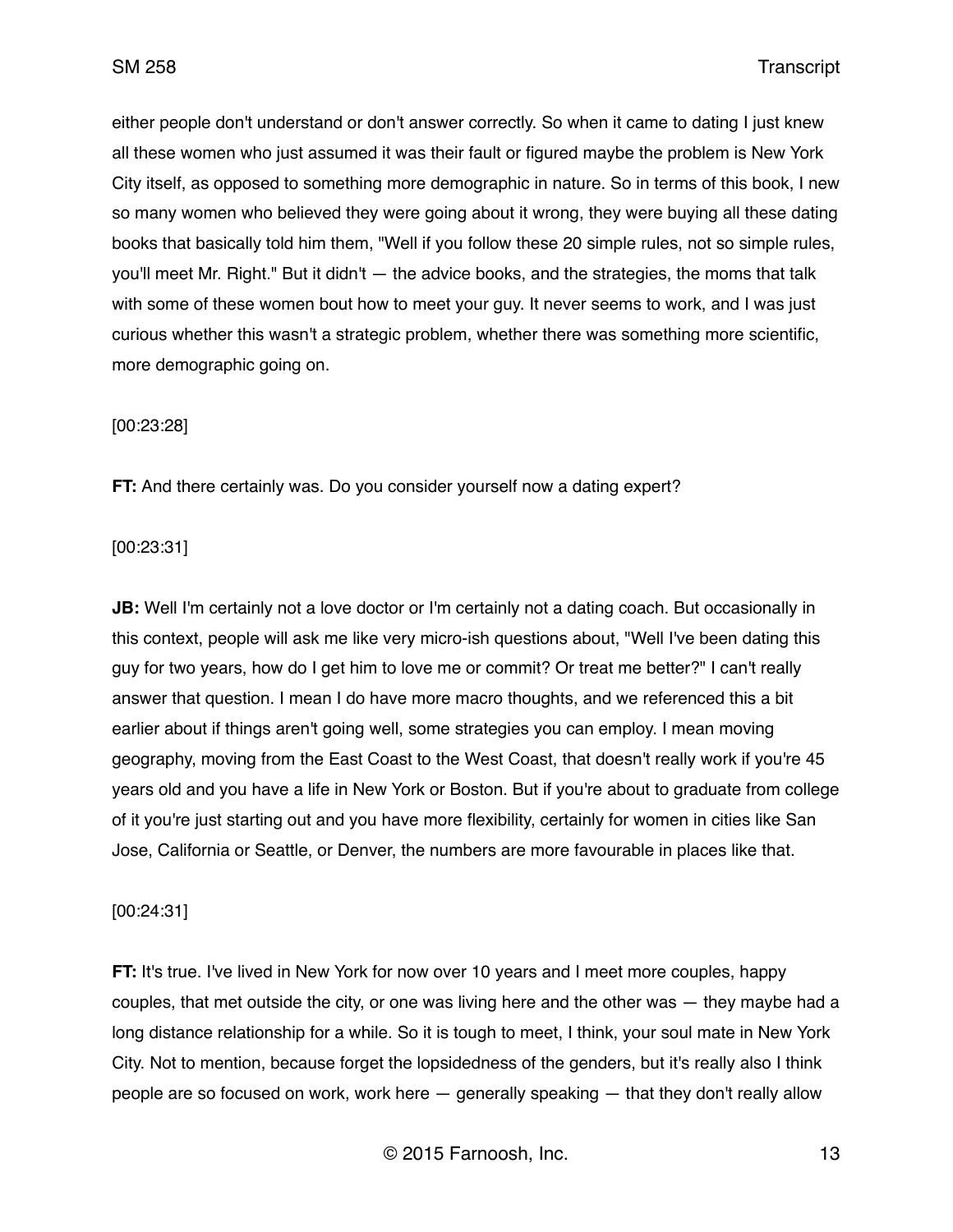themselves the time to dedicate to dating in a really, in a serious way. And I don't think Tinder is serious, you know? If you're on Tinder that's not really — I dunno. Maybe I'm just old Farnoosh, you know? Talking down from her married stoop.

[00:25:28]

**JB:** Yeah I absolutely agree with you about Tinder, although I will say, this notion that Vanity Fair put out there that the hookup culture didn't exist before Tinder arrived three years ago. To me that's kind of nonsensical.

[00:25:41]

**FT:** Yeah.

[00:25:43]

**JB:** But one sort of little curiosity that did emerge from the number that you're listeners might be interested in is that the suburbs actually tend to have better ratios of single men to single women from a women's perspective than city centres do. Which you never would expect because you'd think all the guys in the suburbs would be varied, but in fact the dating numbers for women would be better in the suburbs than they are in the cities.

[00:26:11]

**FT:** That's counterintuitive because you think that's where somebody goes when you get married.

[00:26:15]

**JB:** Right, it's totally counterintuitive. But I think what's happening, and this may sound plausible, is that men are actually more willing to commute for work, and men are more into having, into owning property and owning open space for whatever reason. And I think this is why you see men being more likely to live along, live the single life in the suburbs than women.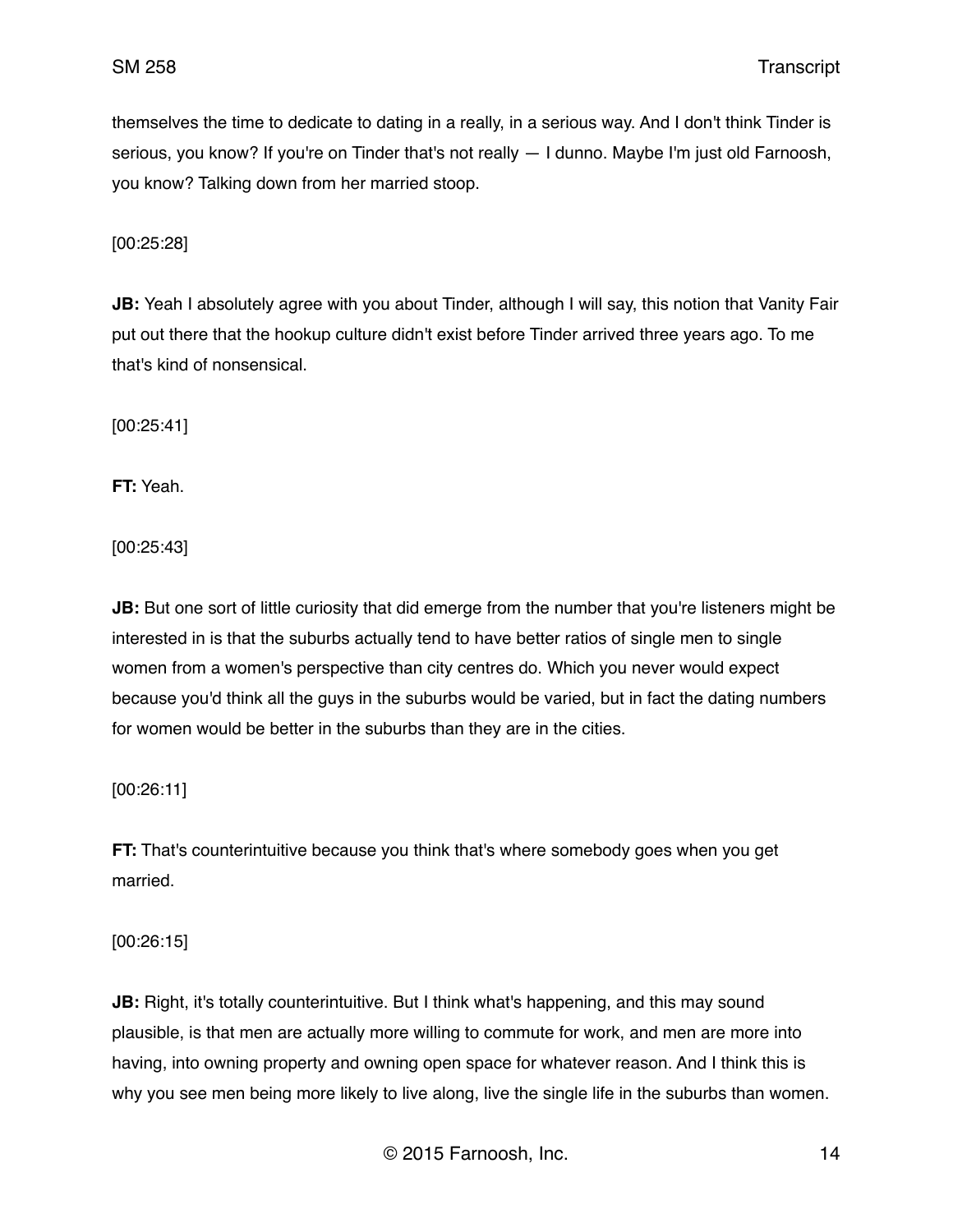[00:26:44]

**FT:** Wow. Wow, wow, wow. This is a lot to take in, but I think just really a great time for this book.

Let's do some So Money Fill in the Blanks Jon. This is the part of the interview where I start a sentence and you finish it. We really get to get into your inner thinking.

[00:26:59]

**JB:** Uh oh.

[00:27:01]

**FT:** Yeah, so brace yourself. If I won the lottery tomorrow, let's say \$100 million, I would \_\_\_\_.

[00:27:08]

**JB:** Buy a beach house in [inaudible], Rhode Island.

[00:27:12]

**FT:** Very specific.

[00:27:14]

**JB:** Well we were on vacation there and I loved it. So Taylor Swift has a big on a hill just over looking the beach. And I wanna live right next to her.

[00:27:25]

**FT:** Oh well now we're getting to the truth. Okay!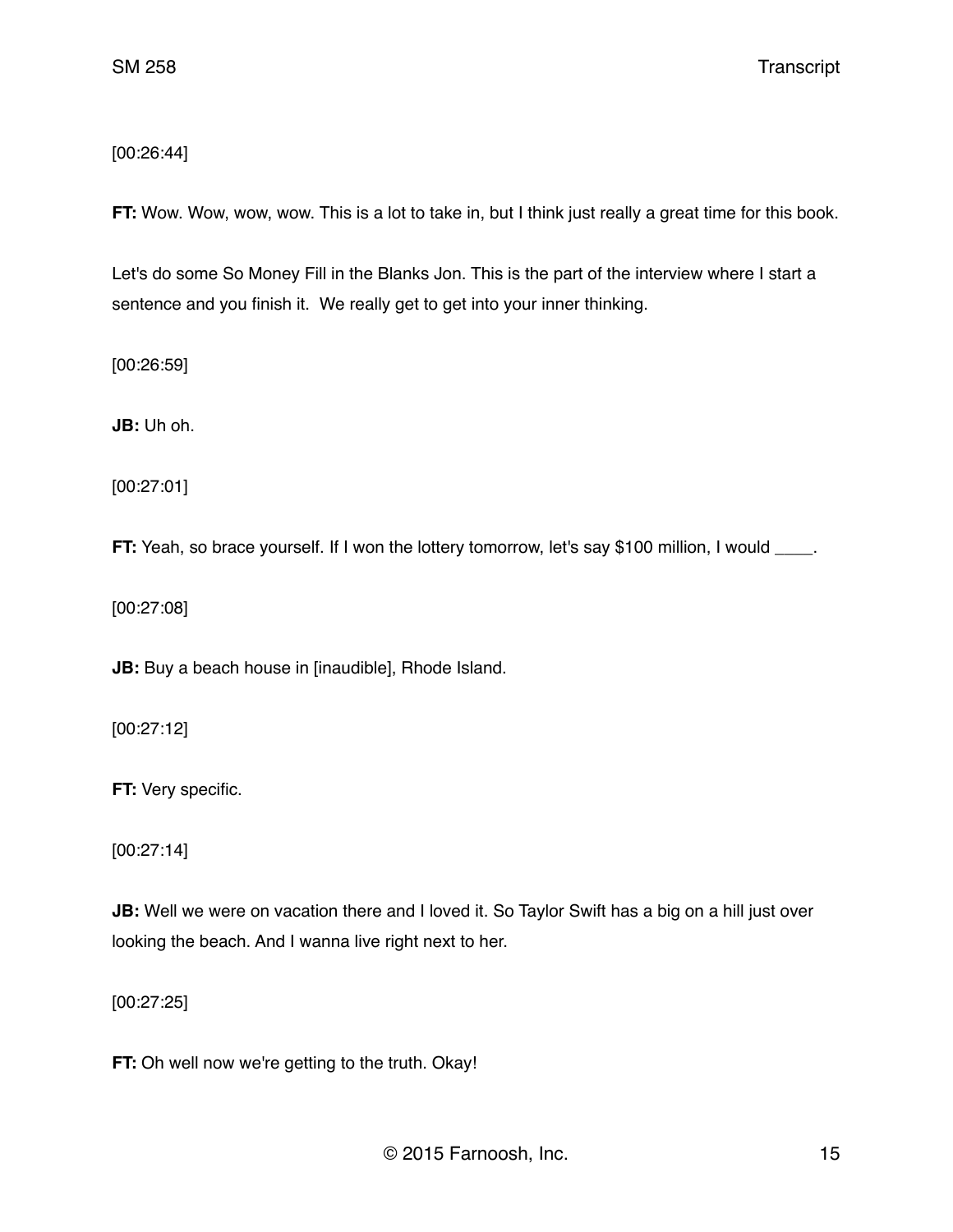[00:27:27]

**JB:** [Laughs] Well you should see her house, it's amazing!

[00:27:30]

**FT:** [Laughs] The one thing that I spend on that makes my life easier or better is \_\_\_\_.

[00:27:35]

**JB:** Starbucks coffee? How about that?

[00:27:40]

**FT:** Yeah, I got some Starbucks this morning and it did make my life a lot more alert.

My biggest guilty pleasure, that I spend a lot of money on, is \_\_\_\_.

[00:27:52]

**JB:** Spinning.

[00:27:54]

**FT:** I knew you were gonna say that!

[00:27:56]

**JB:** Yeah, I'm kind of  $-$  I've become like a midlife fitness convert and I spend an enormous amount of money at places like flywheel or my gym, Equinox. There are worse things you can do with your money than that, but I probably do spend too much money on it.

[00:28:16]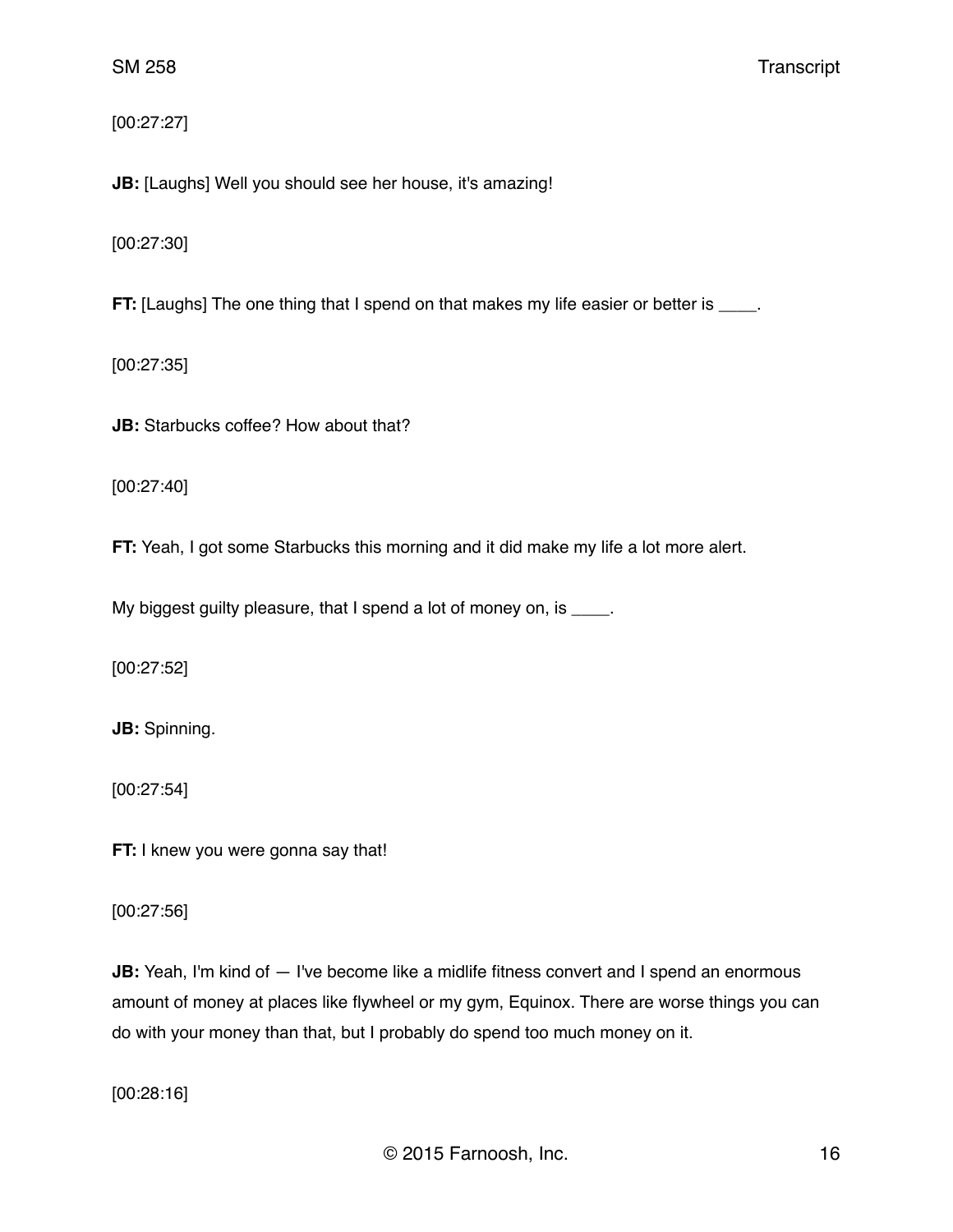**FT:** So SoulCycle is about to go public. Do you think that this is just a hype? I mean you're gonna be a little bias, but as from like a financial journalist standpoint, what do you think about these boutique gyms that are charging you like \$35-\$40 per class? Does it have a longevity?

# [00:28:37]

**JB:** Well I've taken a couple SoulCycle classes. In terms of the way they're choreographed, they're just not for me. I think some people love them, some people don't. I just happen not to like them. However, the giant financial nerd that I am, I did actually read these SoulCycle [inaudible], and their finances are incredible. This is not one of these startup that hopes to maybe someday make money. Their profit margins are fantastic right now. Now I don't know for sure whether that's gonna keep up, but the business model certainly looks really scalable because it looks like every one of their studios is making money and they have very little debt. And the sales of SoulCycle merchandise seem to be increasing so I mean just as a business right now, it's a really good business. Frequently when you're buying startups, you're not really buying the current business, you're buying the hope and the promise of something to come. But right now this is already a really good business.

[00:29:48]

**FT:** Yeah I believe their profit margin is something like 30%.

[00:29:52]

**JB:** It's incredible, yeah.

[00:29:53]

**FT:** Which is unheard of. Alright, thanks for that little mini sidebar on SoulCycle. Very interesting I have to say. I'm also kind of nerdy in that space too.

One thing I wish I had known about money growing up is \_\_\_\_.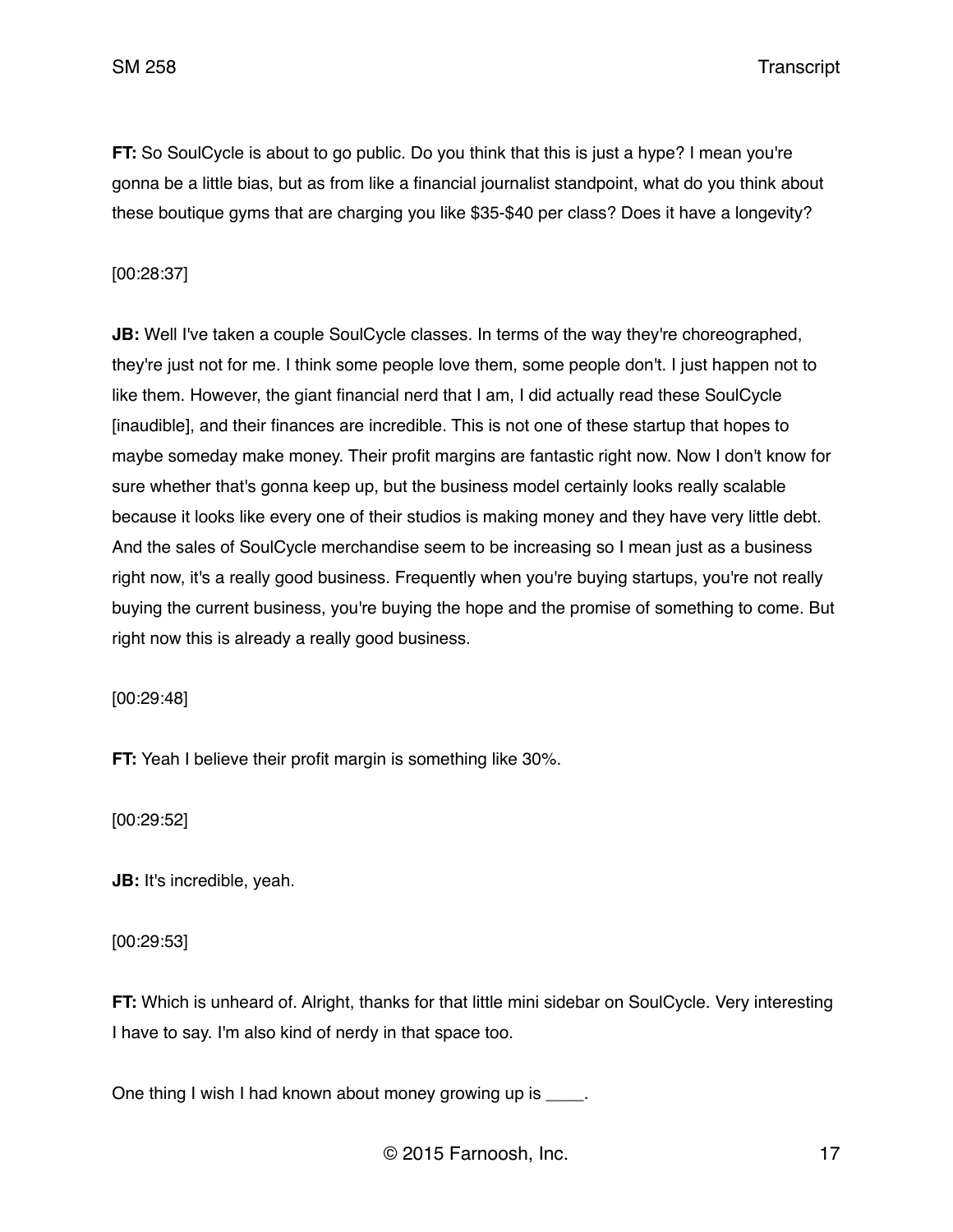[00:30:08]

**JB:** I guess I wish I'd known how much the value of new cards depreciate. [Laughs] Because I'm at a point now where I will never buy a new car again. I'm only going to lease. But when I was younger I believed buying was the better way to go. But now I've learned my lesson and actually, have you ever done anything on your podcast or your website about Carfax? Do you know that service?

[00:30:38]

**FT:** I haven't but I know the commercials really well. "Show me your Carfax", yeah.

[00:30:44]

**JB:** Okay so we had a minivan that we'd owned for a long time that we recently sold. And we'd only been in one accident and somebody, while we were waiting to pick up our kid, clipped our sideview mirror. The insurance took care of it and fixed the sideview mirror. But when it came time to selling the minivan because the Carfax report showed that we'd been in an accident. In other words, because this mirror thing had happened, the resale value of the car was about \$1,500 lower just because Carfax showed that the car was in an accident. And this kind of reinforced to me that you're better off leasing because there were just so many things, rational and irrational, that can reduce the resale value.

[00:31:31]

**FT:** Yeah that's so irrational because you got it fixed. You got it fixed.

[00:31:32]

**JB:** I got it fixed, right!

[00:31:34]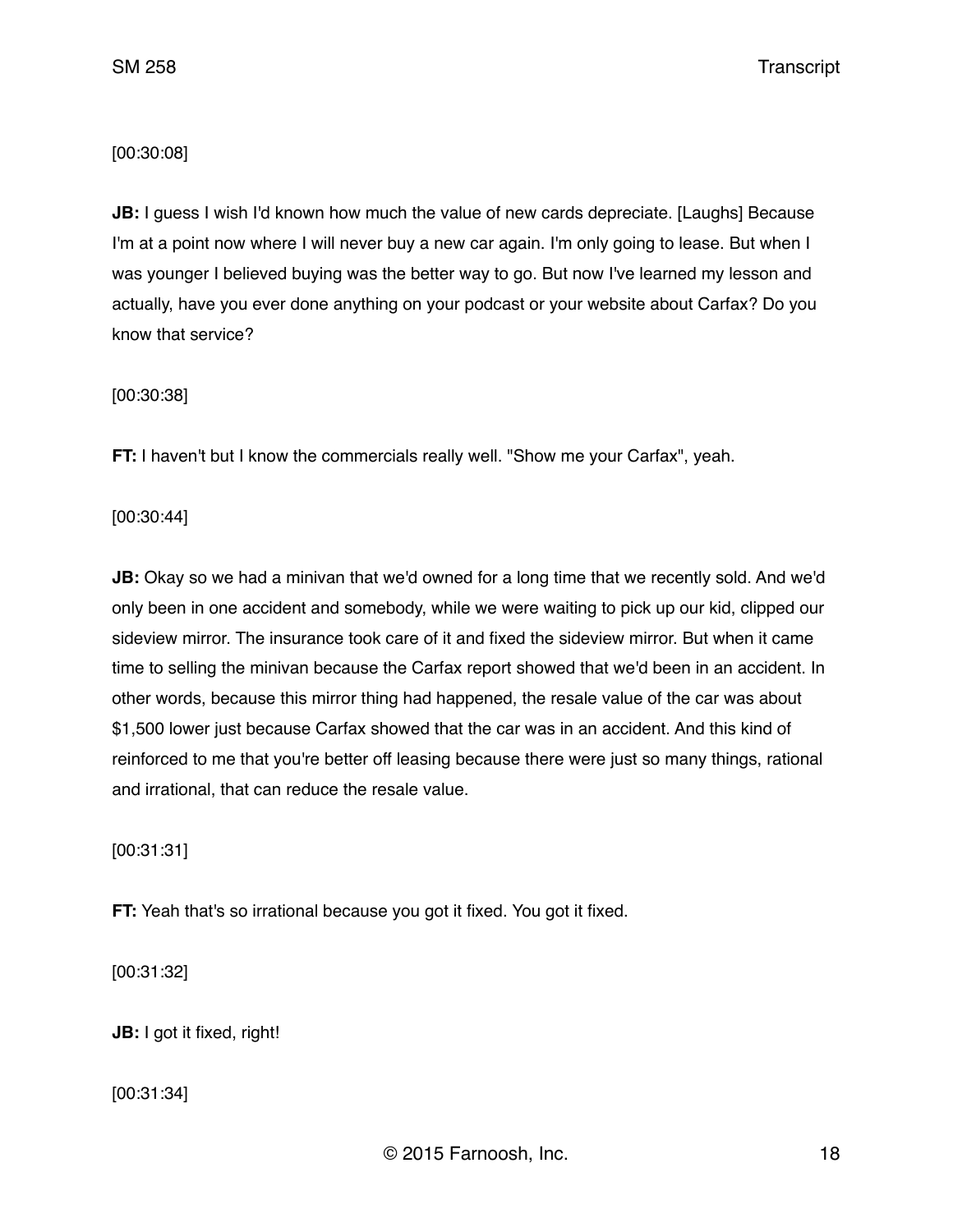**FT:** Oh my gosh.

[00:31:35]

**JB:** Yeah, yeah.

[00:31:36]

**FT:** Well I just took my car in to the service centre today because I accidentally hit a steel dumpster in Williamsburg as I was trying to parallel park. I've never been in any kind of somewhat collision. Nothing. I've never had to use my auto-insurance. Took it in to Toyota today and I'm waiting for my estimate, so wish me luck.

[00:32:00]

**JB:** Do you lease or own?

[00:32:02]

**FT:** I own, but you know, again like I feel like being someone that has covered personal finance for so long, leasing has always been this thing that only stupid people do. Like, "Oh you just want that fancy car every three years. It's just basically, it's a perpetual car payment, you wanna buy a good car and drive it into the ground." And so you're not really in that camp anymore.

[00:32:26]

**JB:** Yeah I just don't think cars hold their value that well. Now maybe that's something wrong with the resale market because I've sold cars that were in really good condition and I loved, and I though should've been worth more than they were. But for whatever reason the market is what the market is, and the resale value for a used car is just not that good. So I'm at a point now where, unless something changes, I'm only going to lease going forward.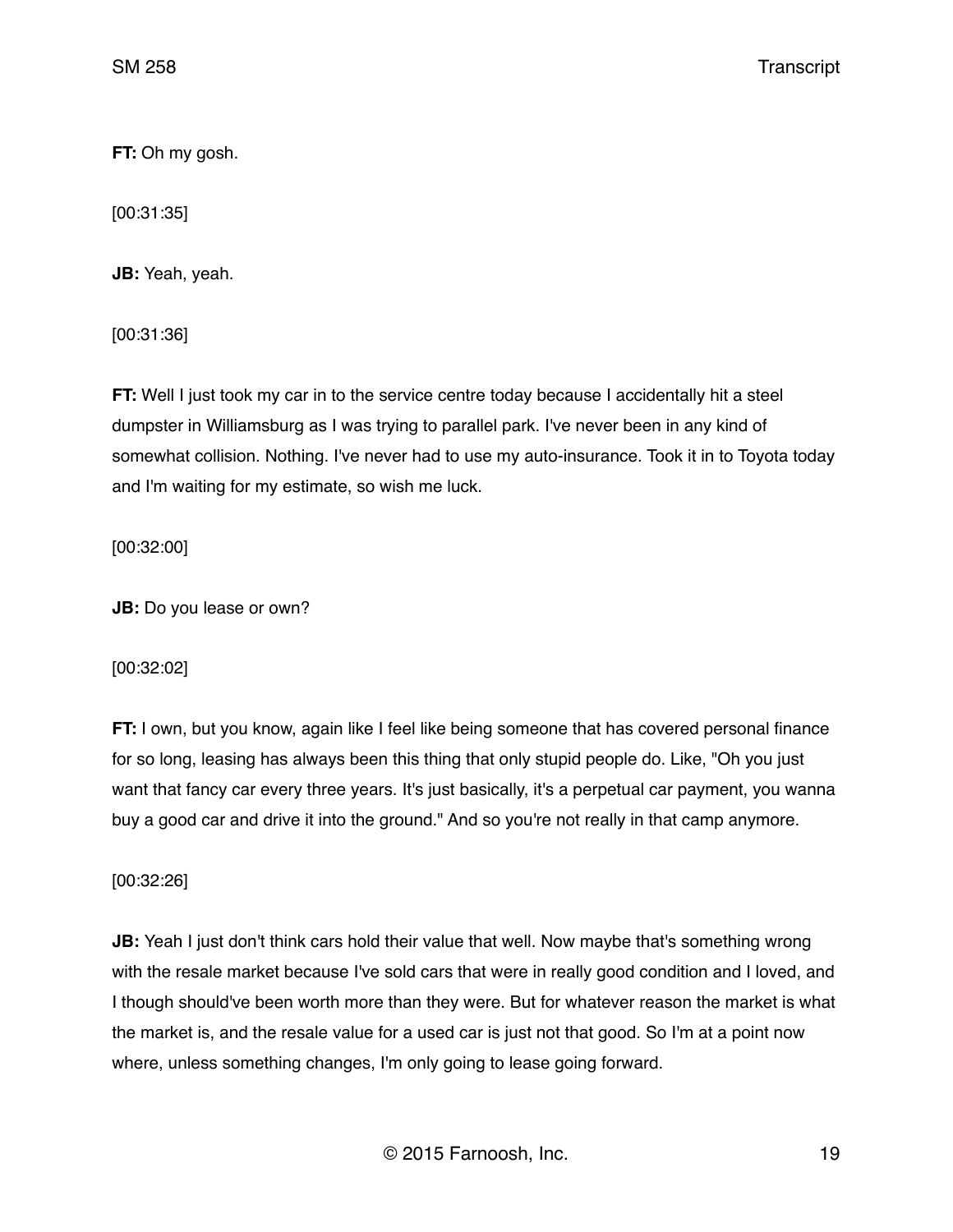## [00:32:58]

**FT:** When I donate money, I like to give to \_\_\_\_ because \_\_\_\_.

#### [00:33:03]

**JB:** I've given to Doctor's Without Borders, I've given to the Red Cross, my temple that I belong to, Brown University where I'm an Alum of. I can't say that I'm, like I have a whole strategy. I'm probably one of these people who phone appeals work really well on because I don't have any philanthropic strategies so if somebody catches me at the right time I'm probably more likely to give.

#### [00:33:47]

**FT:** I'm kind of like you. I remember after Hurricane Sandy, our neighbor just knocked on our door and said, "I'm a principal at P.S whatever, and we have a lot of displaced students and we're doing a Kickstarter to raise money. Could you please share it on your Facebook wall?" And I said, "Well how much money do you need?" "Oh it's like \$1,200." And just that day I was thinking, "I really wanna dedicate some money to this cause. I already did Red Cross. How else can I do this to make a direct impact?" And literally that day I told the universe, and she came knocking on my door, didn't even ask me for money. She just wanted me to share it on Facebook, this campaign. And I just wrote her a check right then and there, and that's kind of been my MO when it comes to donating.

#### [00:34:30]

**JB:** And particularly if it's a good cause. It's hard too with friends. Circling back to the spinning, I have a lot of friends who do Cycle for Survival, which is a cancer fundraiser that the health club Equinox does. When people ask me to sponsor them, I just have a hard time saying "no" because it is a good cause.

[00:34:54]